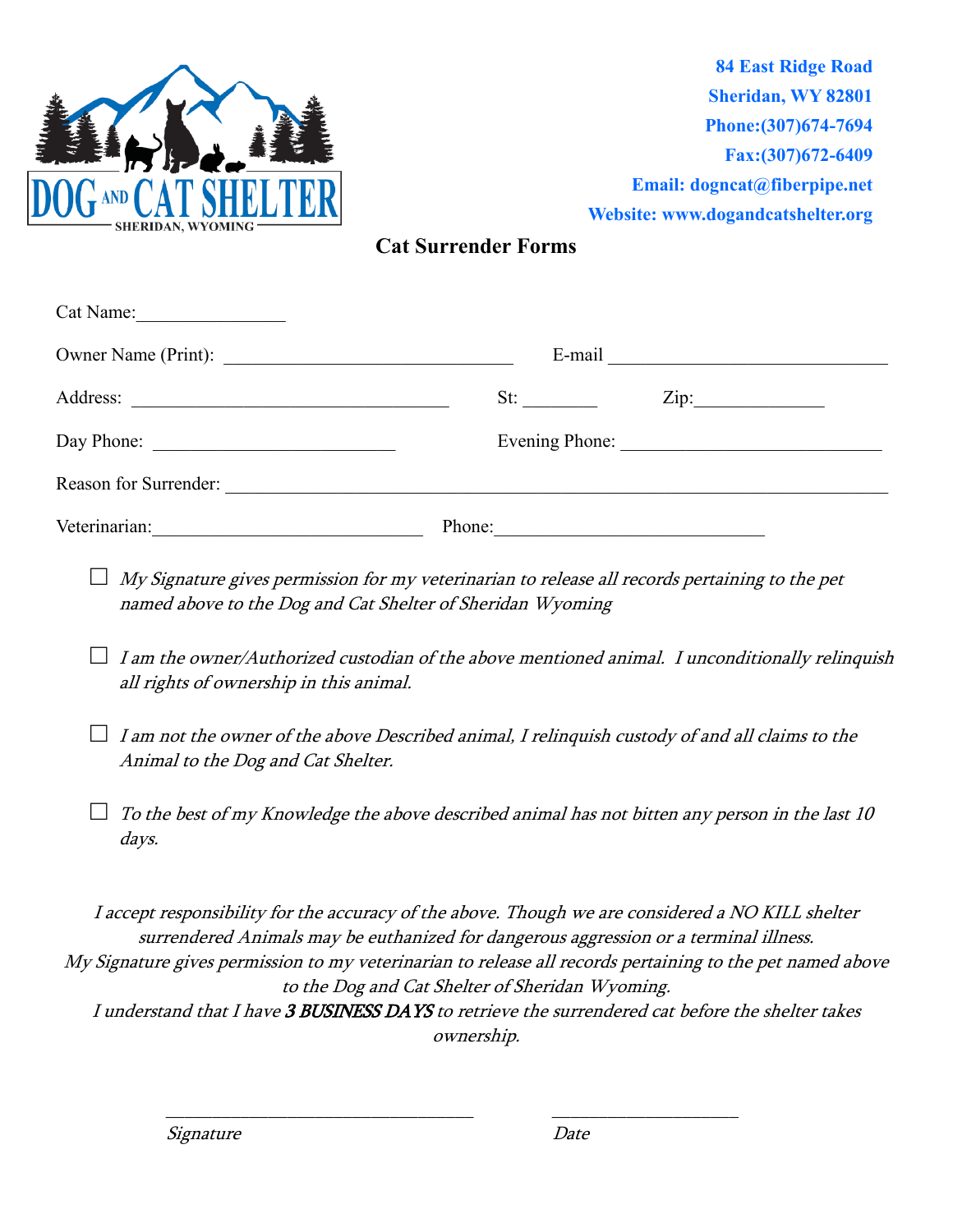## **Cat Information Form**

Please answer the following questions pertaining to the cat you are surrendering. This information will be extremely helpful to us so that we may place it in a suitable home. By giving the new/prospective owners an overall history of this animal, the transition to its new home will be less stressful. When completing this form, please include all behaviors of the animal, even those that are negative.

| Cat's Name:                                                                                                                                                            |                                            |                                                                                                                   |
|------------------------------------------------------------------------------------------------------------------------------------------------------------------------|--------------------------------------------|-------------------------------------------------------------------------------------------------------------------|
| Cat's age: DOB (if known):                                                                                                                                             |                                            |                                                                                                                   |
| Male / Female Neutered Or Spayed? Y / N                                                                                                                                |                                            |                                                                                                                   |
| Breed: Purebred? Mix?                                                                                                                                                  |                                            |                                                                                                                   |
|                                                                                                                                                                        |                                            |                                                                                                                   |
| Declawed? Y/N Front? Back? Both?                                                                                                                                       |                                            |                                                                                                                   |
|                                                                                                                                                                        |                                            |                                                                                                                   |
| Was the cat an only pet? ______ other animals in home: __________________________<br>,我们也不能在这里,我们也不能在这里,我们也不能不能不能不能不能不能不能不能不能不能不能不能不能不能。""我们,我们也不能不能不能不能不能不能不能不能不能不能不能 |                                            |                                                                                                                   |
| Is the cat tolerant of?<br>Children? $Y/N/D$ on't Know<br>Other Cats? Y/N/Don't Know<br>Being Held? Y / N / Don't Know<br>Ears Cleaned? Y / N / Don't Know             |                                            | Strangers? Y/N/Don't Know<br>Dogs? $Y/N/D$ on't Know<br>Being Groomed? Y / N / Don't Know<br>Bath? Y/N/Don't Know |
|                                                                                                                                                                        |                                            |                                                                                                                   |
| Does the cat use a litter-box? $Y/N$                                                                                                                                   |                                            |                                                                                                                   |
| Please circle any behaviors the cat has exhibited: Sprays                                                                                                              | Growls<br>Claws carpets/furniture<br>Hides | Scratches<br><b>Bites</b>                                                                                         |
| Has the cat ever been aggressive? Y/N Explain: _________________________________                                                                                       |                                            |                                                                                                                   |
|                                                                                                                                                                        |                                            |                                                                                                                   |
|                                                                                                                                                                        |                                            |                                                                                                                   |

 $\mathcal{L}_\mathcal{L} = \mathcal{L}_\mathcal{L} = \mathcal{L}_\mathcal{L} = \mathcal{L}_\mathcal{L} = \mathcal{L}_\mathcal{L} = \mathcal{L}_\mathcal{L} = \mathcal{L}_\mathcal{L} = \mathcal{L}_\mathcal{L} = \mathcal{L}_\mathcal{L} = \mathcal{L}_\mathcal{L} = \mathcal{L}_\mathcal{L} = \mathcal{L}_\mathcal{L} = \mathcal{L}_\mathcal{L} = \mathcal{L}_\mathcal{L} = \mathcal{L}_\mathcal{L} = \mathcal{L}_\mathcal{L} = \mathcal{L}_\mathcal{L}$